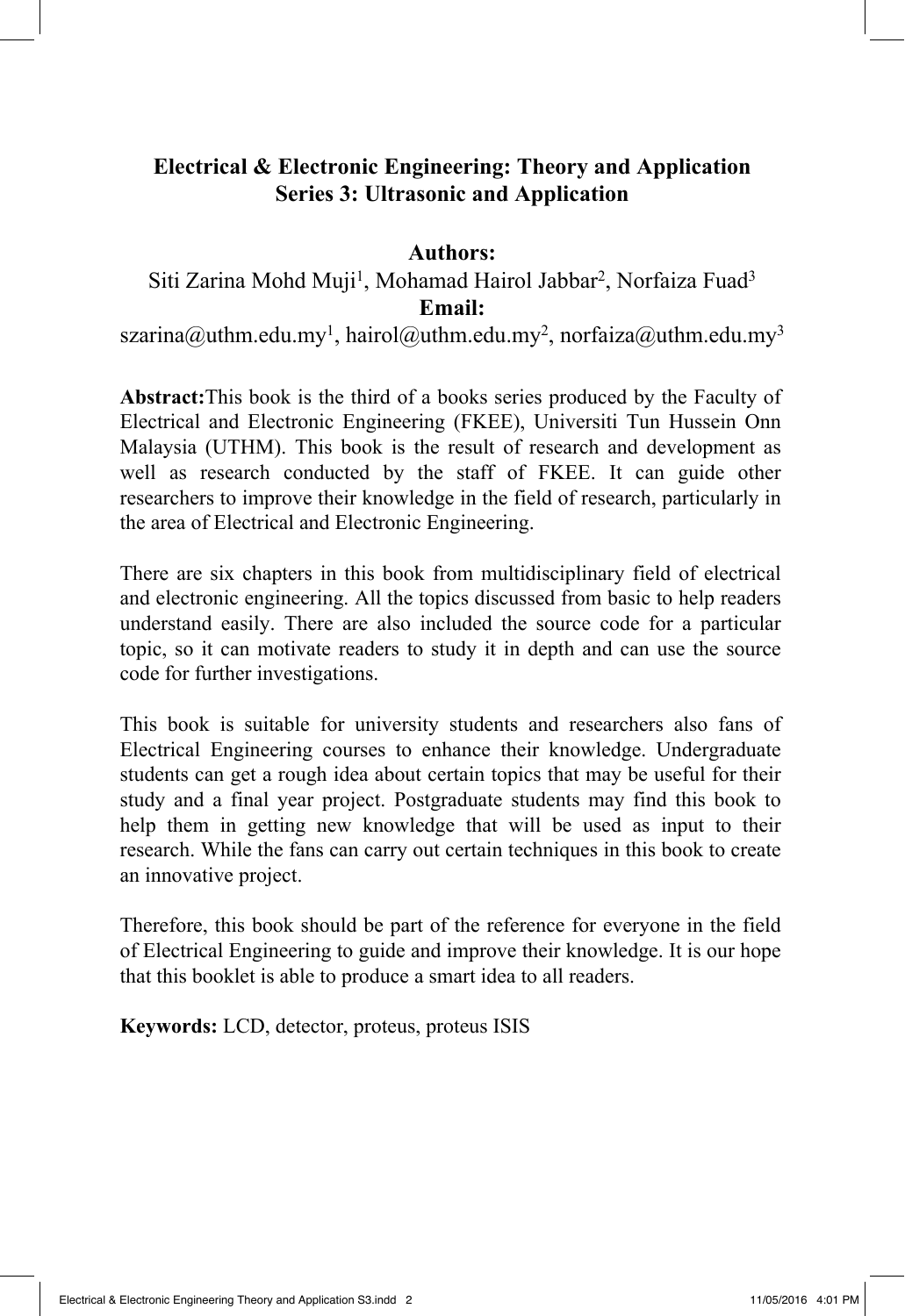# **ELECTRICAL & ELECTRONIC ENGINEERING: Theory and Applications SERIES 3: Ultrasonic and Application**

**SITI ZARINA MOHD MUJI MOHAMAD HAIROL JABBAR NORFAIZA FUAD** 

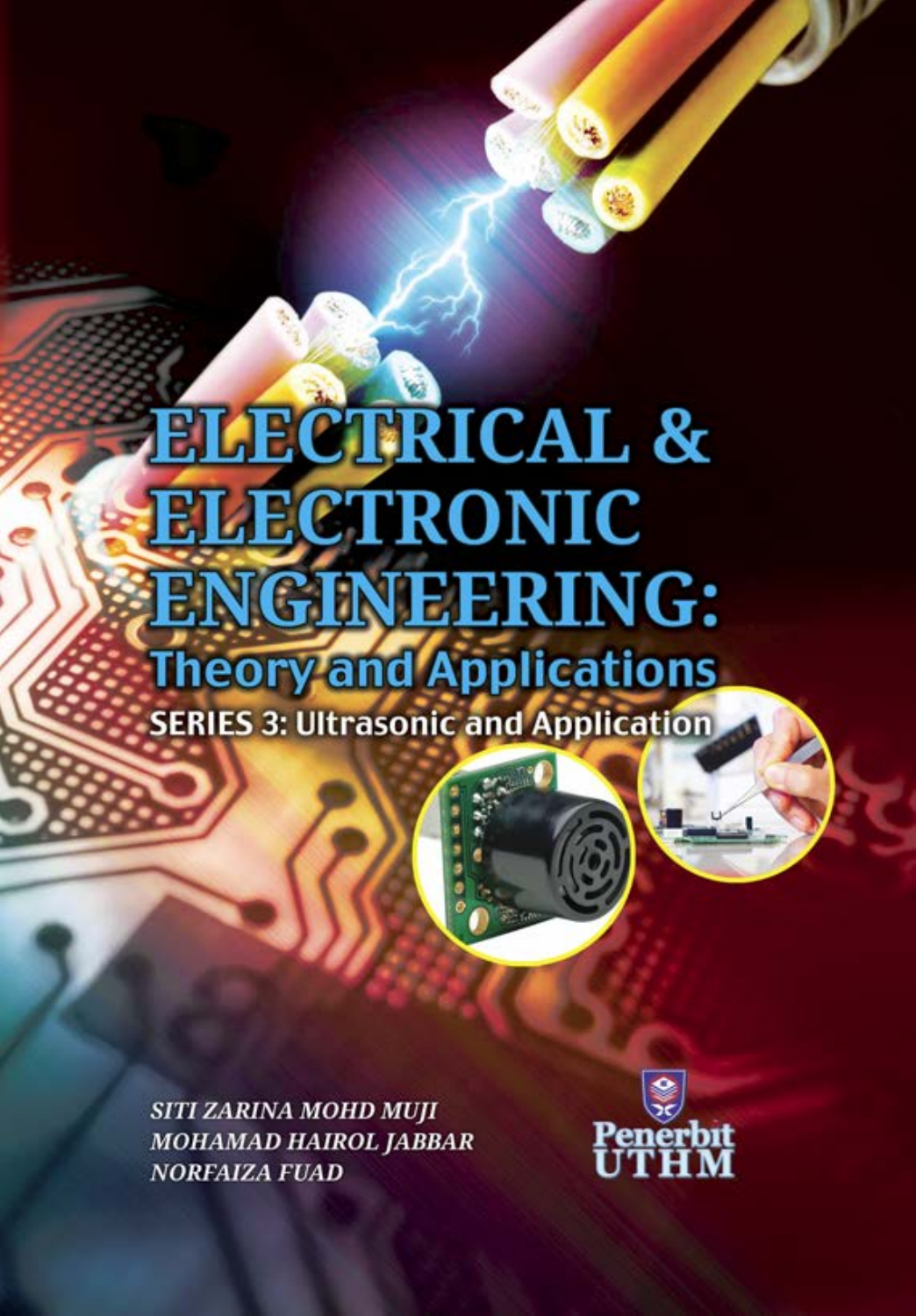# ELECTRICAL & ELECTRONIC ENGINEERING: **Theory and Applications SERIES 3: Ultrasonic and Application**

**SITI ZARINA MOHD MUJI MOHAMAD HAIROL JABBAR NORFAIZA FUAD** 

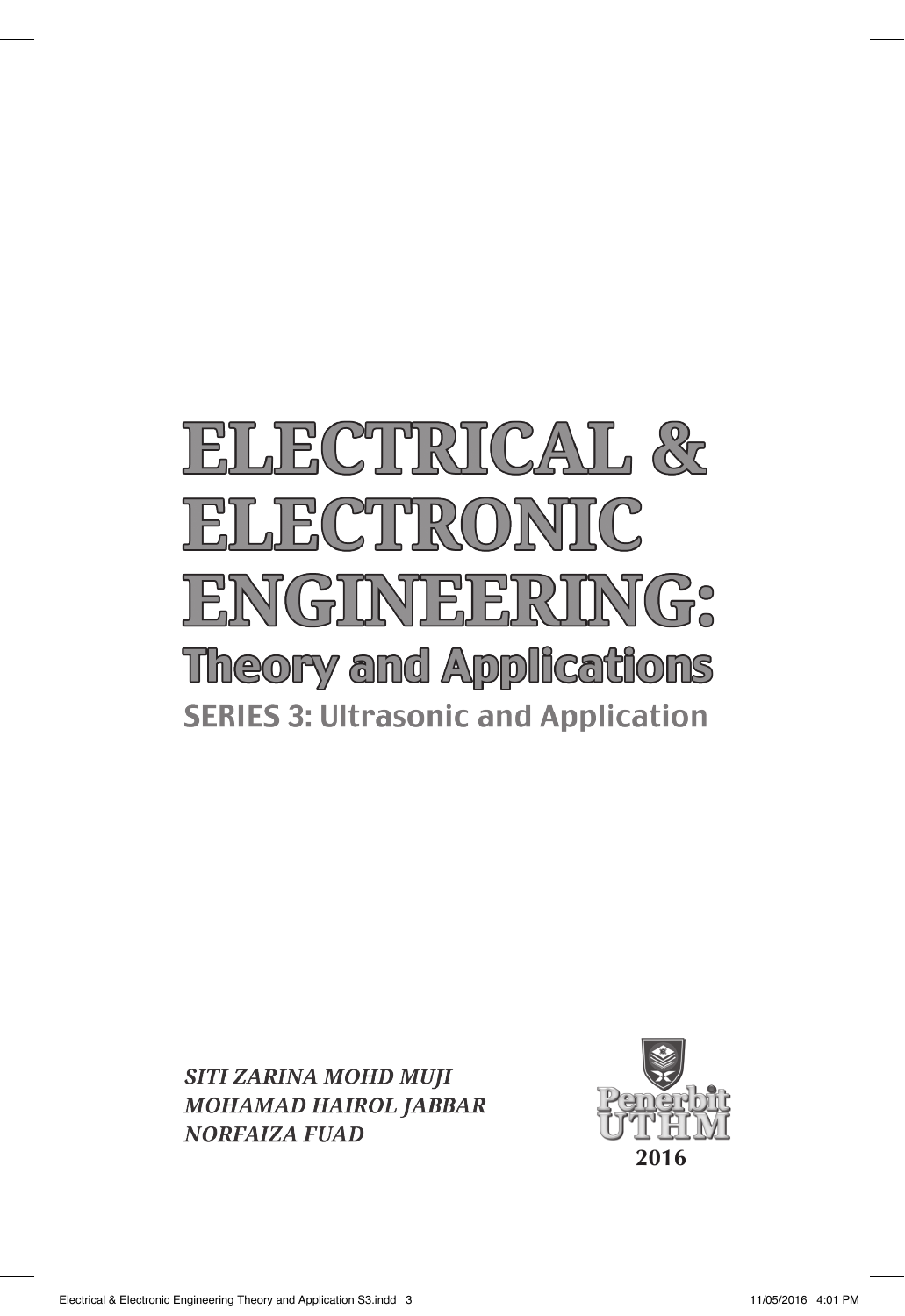#### © Penerbit UTHM First Published 2016

Copyright reserved. Reproduction of any articles, illustrations and content of this book in any form be it electronic, mechanical photocopy, recording or any other form without any prior written permission from The Publisher's Office of Universiti Tun Hussein Onn Malaysia, Parit Raja, Batu Pahat, Johor is prohibited. Any negotiations are subjected to calculations of royalty and honorarium.

Perpustakaan Negara Malaysia Cataloguing—in—Publication Data

Siti Zarina Mohd Muji, 1978-

ELECTRICAL & ELECTRONIC ENGINEERING: Theory and Applications. SERIES 3: Ultrasonic and Application / SITI ZARINA MOHD MUJI, MOHAMAD HAIROL JABBAR, NORFAIZA FUAD. Includes index Bibliography: page 160 ISBN 978-967-0764-62-7 1. Programmable controllers. 2. Microcontrollers--Programming. 3. Electronics. 4. Ultrasonics. I. Mohamad Hairol Jabbar. II. Norfaiza Fuad. III. Title. 629.895

> Published by: Penerbit UTHM Universiti Tun Hussein Onn Malaysia 86400 Parit Raja, Batu Pahat, Johor Tel: 07-453 7051 / 7454 Fax: 07-453 6145

> Website: http://penerbit.uthm.edu.my E-mail: pt@uthm.edu.my http://e-bookstore.uthm.edu.my

Penerbit UTHM is a member of Majlis Penerbitan Ilmiah Malaysia (MAPIM)

Printed by: PERCETAKAN IMPIAN SDN. BHD. No. 10, Jalan Bukit 8, Kawasan Perindustrian Miel, Bandar Baru Seri Alam, 81750 Masai, Johor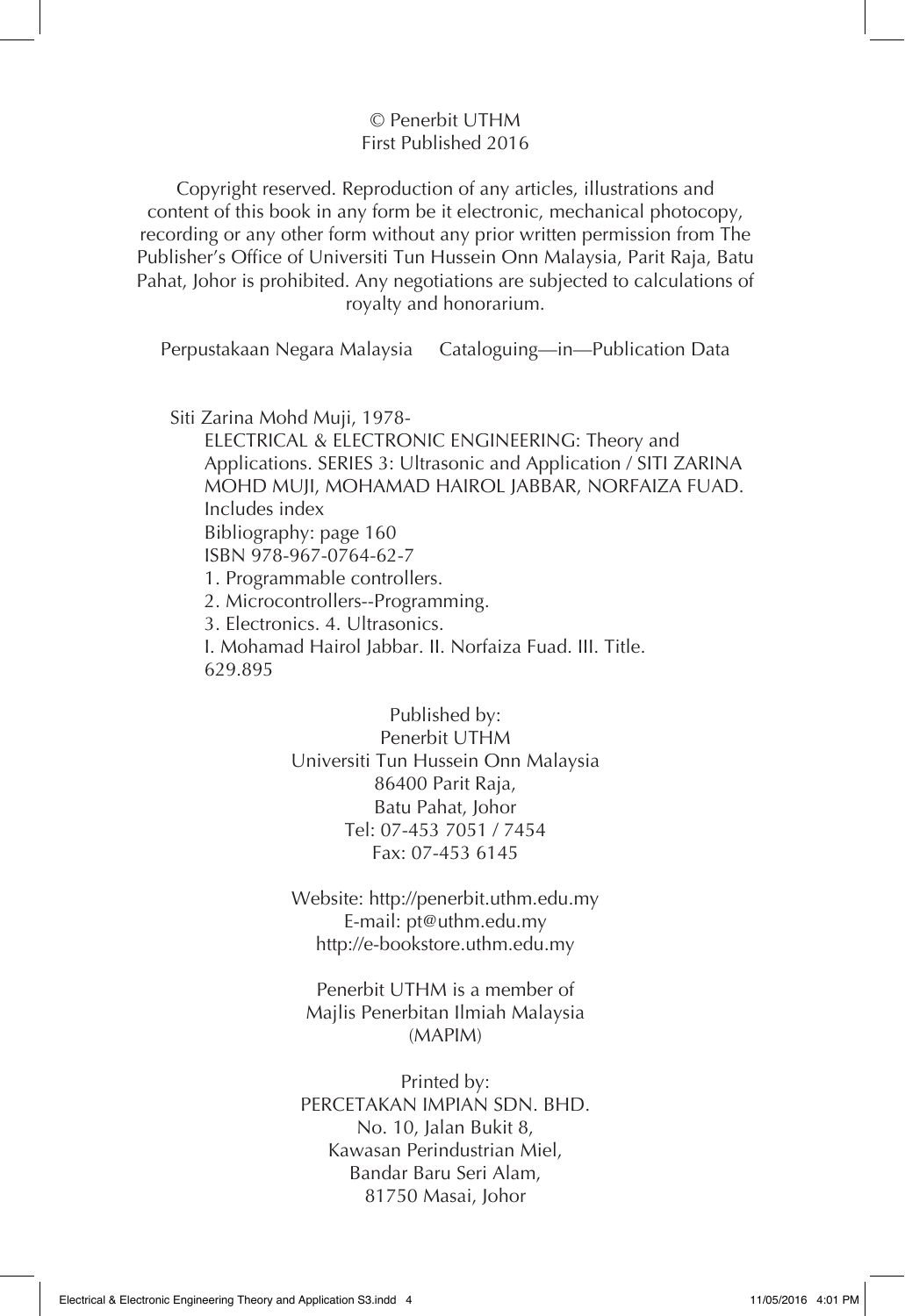# **Contents**

|     | Preface                            |  | iх             |  |
|-----|------------------------------------|--|----------------|--|
|     | <b>CHAPTER 1</b>                   |  |                |  |
|     | <b>PORTABLE MEASURING TAPE</b>     |  | 1              |  |
| 1.1 | Introduction and Motivation        |  | $\mathbf{1}$   |  |
| 1.2 | Problem Statement and Significance |  | $\overline{2}$ |  |
| 1.3 | Research Objectives                |  | $\overline{2}$ |  |
| 1.4 | Literature Review                  |  | 3              |  |
|     | 1.5 Methodology                    |  | $\overline{4}$ |  |
|     | 1.5.1 Power Supply                 |  | 6              |  |
|     | 1.5.2 LCD Connection               |  | 8              |  |
|     | 1.5.3 Ultrasonic Sensor            |  | 10             |  |
| 1.6 | <b>Results and Analysis</b>        |  | 11             |  |
|     | 1.6.1 Power Supply                 |  | 11             |  |
|     | 1.6.2 LCD Display                  |  | 11             |  |
|     | 1.6.3 Ultrasonic Sensor            |  | 13             |  |
|     | 1.6.4 Application                  |  | 16             |  |
|     | 1.7 Conclusion                     |  | 22             |  |
| 1.8 | Recommendation                     |  | 22             |  |
|     | Bibliography                       |  | 23             |  |
|     | <b>CHAPTER 2</b>                   |  |                |  |
|     | <b>FAN RANGE DETECTOR</b>          |  | 25             |  |
| 2.1 | Introduction                       |  | 25             |  |
|     | 2.2 Objectives                     |  | 26             |  |
|     | 2.3 Problem Statement              |  | 26             |  |
|     | 2.4 Literature Review              |  | 28             |  |
|     |                                    |  |                |  |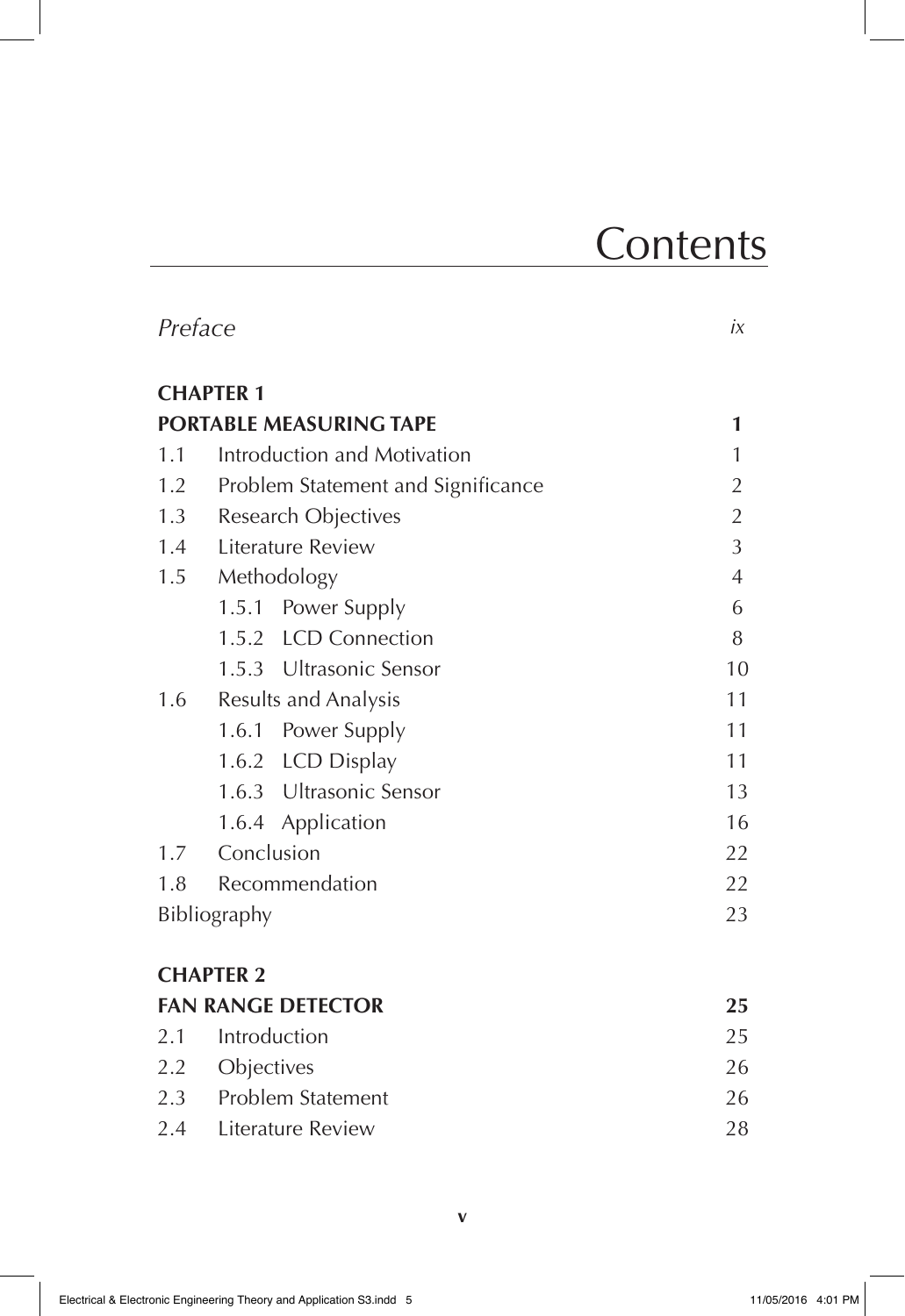| 2.5 | Methodology          |                                                     | 29 |
|-----|----------------------|-----------------------------------------------------|----|
| 2.6 | Results and Analysis |                                                     | 33 |
|     |                      | 2.6.1 Components                                    | 33 |
|     |                      | 2.6.2 Schematics                                    | 34 |
|     |                      | 2.6.3 Final Product                                 | 35 |
|     |                      | 2.6.4 Functions                                     | 36 |
|     |                      | 2.6.5 Development of Mainboard PIC with<br>LCD      | 37 |
|     |                      | 2.6.6 Simulation and Result                         | 38 |
|     |                      | 2.6.7 Development of Ultrasonic and LCD<br>Hardware | 39 |
|     |                      | 2.6.8 Proteus Simulation                            | 41 |
|     |                      | 2.6.9 Relay                                         | 42 |
| 2.7 | Conclusion           |                                                     | 45 |
| 2.8 | Recommendation       |                                                     | 46 |
|     | Bibliography         |                                                     | 47 |

|              | <b>AUTOMATIC TRAFFIC CONGESTION CONTROL</b> | 49 |
|--------------|---------------------------------------------|----|
| 3.1          | Introduction                                | 49 |
| 3.2          | Problem Statement                           | 50 |
| 3.3          | Objectives                                  | 51 |
| 3.4          | Literature Review                           | 51 |
| 3.5          | Methodology                                 | 53 |
|              | 3.5.1 Hardware Development                  | 54 |
|              | 3.5.2 Software Development                  | 57 |
| 3.6          | Result and Analysis                         | 59 |
| 3.7          | Conclusion                                  | 62 |
| 3.8          | Recommendation                              | 62 |
| Bibliography |                                             |    |
|              |                                             |    |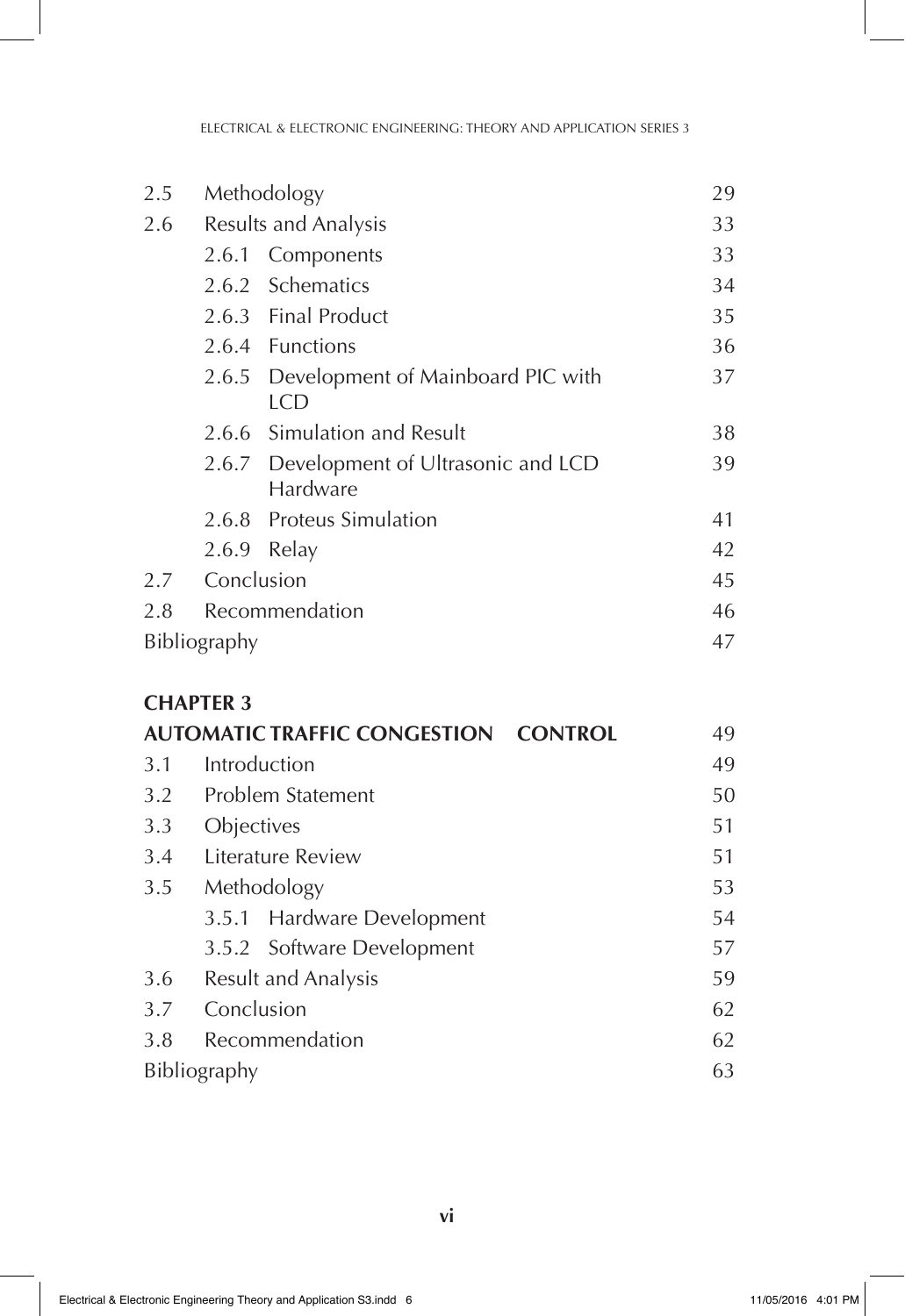| <b>AUTOMATIC SWITCHING SYSTEM</b> | 65                              |    |
|-----------------------------------|---------------------------------|----|
| 4.1                               | Introduction                    | 65 |
| 4.2                               | Problem Statement               | 65 |
| 4.3                               | Research Objectives             | 66 |
| 4.4                               | Literature Review               | 66 |
| 4.5                               | Methodology                     | 67 |
| 4.6                               | Flowchart                       | 67 |
|                                   | 4.6.1 Flowchart for Application | 74 |
| 4.7                               | Hardware Development            | 74 |
| 4.8                               | Software Development            | 78 |
| 4.9                               | Result & Analysis               | 79 |
| 4.10                              | Problems Encountered            | 82 |
| 4.11                              | Recommendations                 | 83 |
|                                   | 4.12 Conclusion                 | 83 |
| Bibliography                      |                                 | 84 |
|                                   | Appendix A                      | 85 |
|                                   |                                 |    |

# **CHAPTER 5**

|     | <b>SECURITY ALARM SYSTEM</b>      | 93  |
|-----|-----------------------------------|-----|
| 5.1 | Introduction                      | 93  |
| 5.2 | Literature Review                 | 94  |
| 5.3 | Methodology                       | 95  |
| 5.4 | Flowchart of Program              | 96  |
| 5.5 | Hardware Development              | 100 |
| 5.6 | Software Development              | 102 |
|     | 5.6.1 Simulation by Using Proteus | 102 |
| 5.7 | Results and Analysis              | 103 |
|     | 5.7.1 Analysis of the Software    | 103 |
|     | 5.7.2 Analysis of the Hardware    | 107 |
|     | 5.7.3 Analysis of the Program     | 115 |
| 5.8 | Recommendation / Future Plan      | 119 |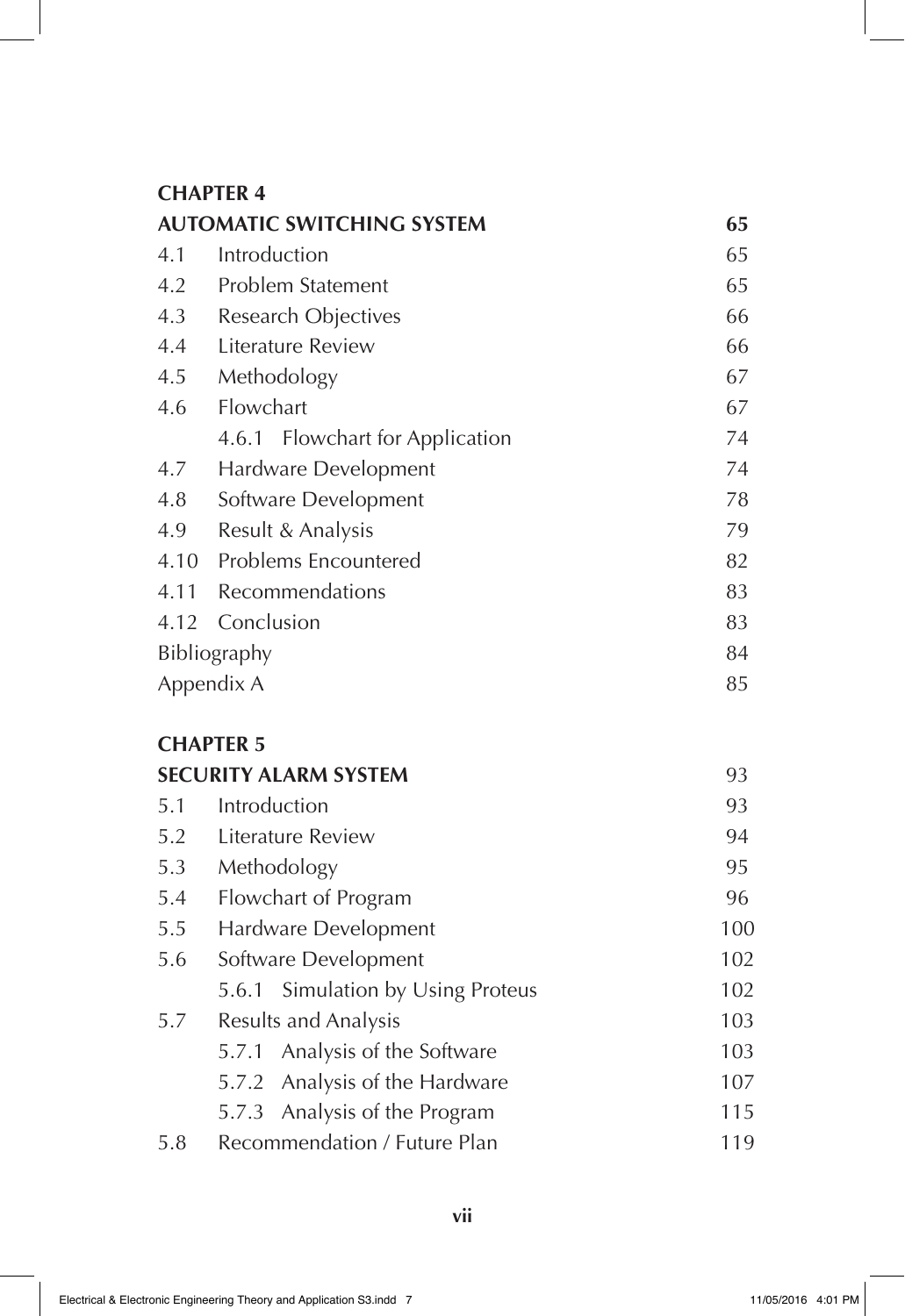| 5.9 Conclusion | 120 |
|----------------|-----|
| Bibliography   | 121 |
| Appendix B     | 122 |
| Appendix C     | 129 |
| Appendix D     | 130 |
|                |     |

| <b>LIQUID LEVEL INDICATOR</b> |                                            | 131 |
|-------------------------------|--------------------------------------------|-----|
| 6.1                           | Introduction                               | 131 |
| 6.2                           | Problem Statement                          | 132 |
| 6.3                           | Objectives                                 | 133 |
| 6.4                           | Scope                                      | 134 |
| 6.5                           | Literature Review                          | 134 |
| 6.6                           | Methodology                                | 140 |
| 6.7                           | Main Components                            | 149 |
| 6.8                           | <b>Result Analysis</b>                     | 153 |
|                               | 6.8.1 Software Analysis Using Proetus ISIS | 154 |
|                               | 6.8.2 Hardware Analysis                    | 157 |
| 6.9                           | Recommendation / Future Plan               | 160 |
|                               | 6.10 Conclusion                            | 160 |
| Bibliography                  |                                            | 160 |
|                               | Appendix E                                 | 162 |
| Index                         |                                            | 179 |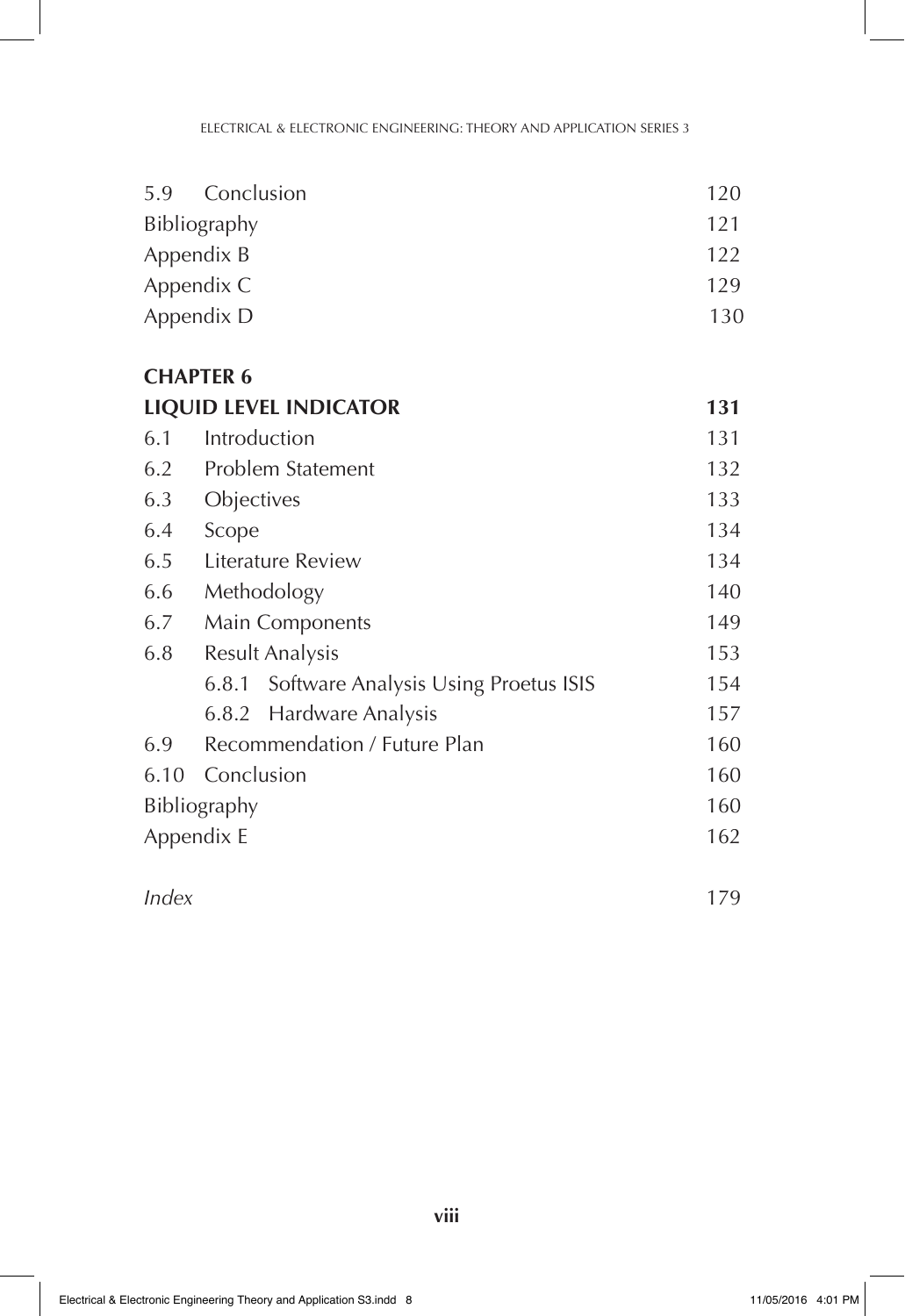# Preface

This book is the third series of book chapter that is produced from Embedded Computing System (Embcos) Research Focus Group, Department of Computer Engineering, Faculty Electrical and Electronic Engineering, Universiti Tun Hussein Onn Malaysia (UTHM). This book is the research output and also the progress of the research that is conducted by FKEE's staff. This book can guide other researcher to enhance their knowledge in research especially in Electric and Electronic Engineering area.

This book is a collection of ultrasonic project for Microcontroller and Microprocessor subject did by third year students in Faculty of Electric and Electronic Engineering, (UTHM). This book chapter is very useful for the reader to understand the ultrasonic operation and how to program the sensor using PIC microcontroller. It is hope that this book can help the reader to build the application based ultrasonic sensor that can be used for their daily live.

This books chapter contain the example of projects that was done by the students using ultrasonic sensor. All the program was clearly discuss in this book, therefore reader will understand how to program deeply. All the third year students have showing their effort to write this book after they success develop their project based ultrasonic sensor.

This book chapter is suitable for university's students and hobbyist also the researcher that struggle to find out the coding for ultrasonic as this sensor has huge benefit to give the distance value. There are many applications that use distance as the main parameter.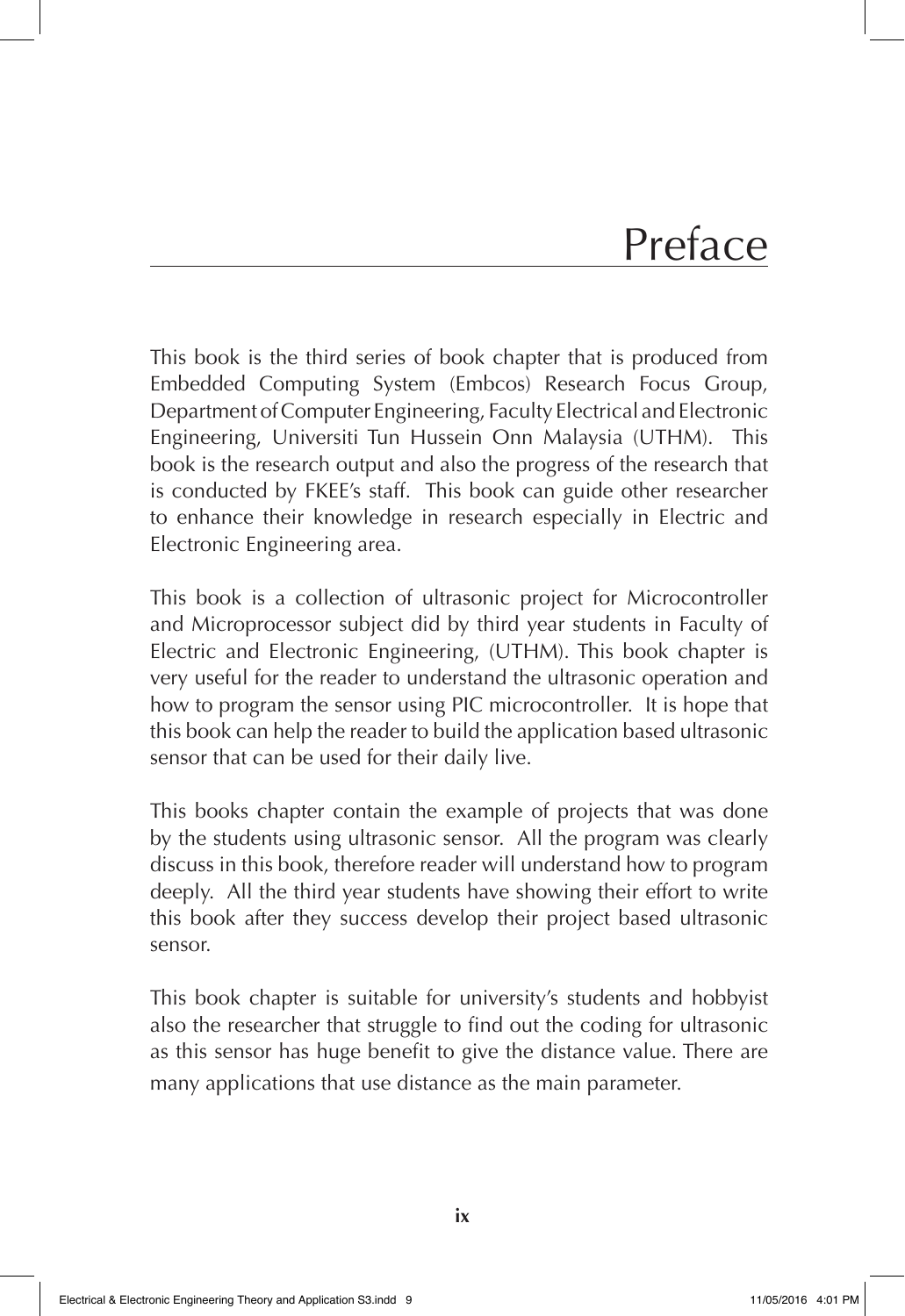# PORTABLE MEASURING TAPE

Cheong Kah Hao Azmirul Azmil Maula Kasim Mohd Syahir B. Mamat Suhassni A/P Ganeson Nurul Maisara Binti Awang

# **1.1 INTRODUCTION AND MOTIVATION**

Measurement is invaluable and useful in countless different ways. Architecture and construction depend heavily on the accuracy of measurement. Chemists and pharmacists also place a great deal of importance on measurement. Without accurate measurement, a great deal of humanity's physical accomplishments would crumble.

Measurement assigns a numeric value to represent the magnitude of the quantity of a given dimension. It is at the heart of analysis, testing and discovery. The British scientist Lord Kelvin once said, "When you can measure what you are speaking about and express it in numbers, you know something about it; but when you cannot express it in numbers, your knowledge is of a meager and unsatisfactory kind." Other than that, it can also be declared that the better you measure, the more accurate you are.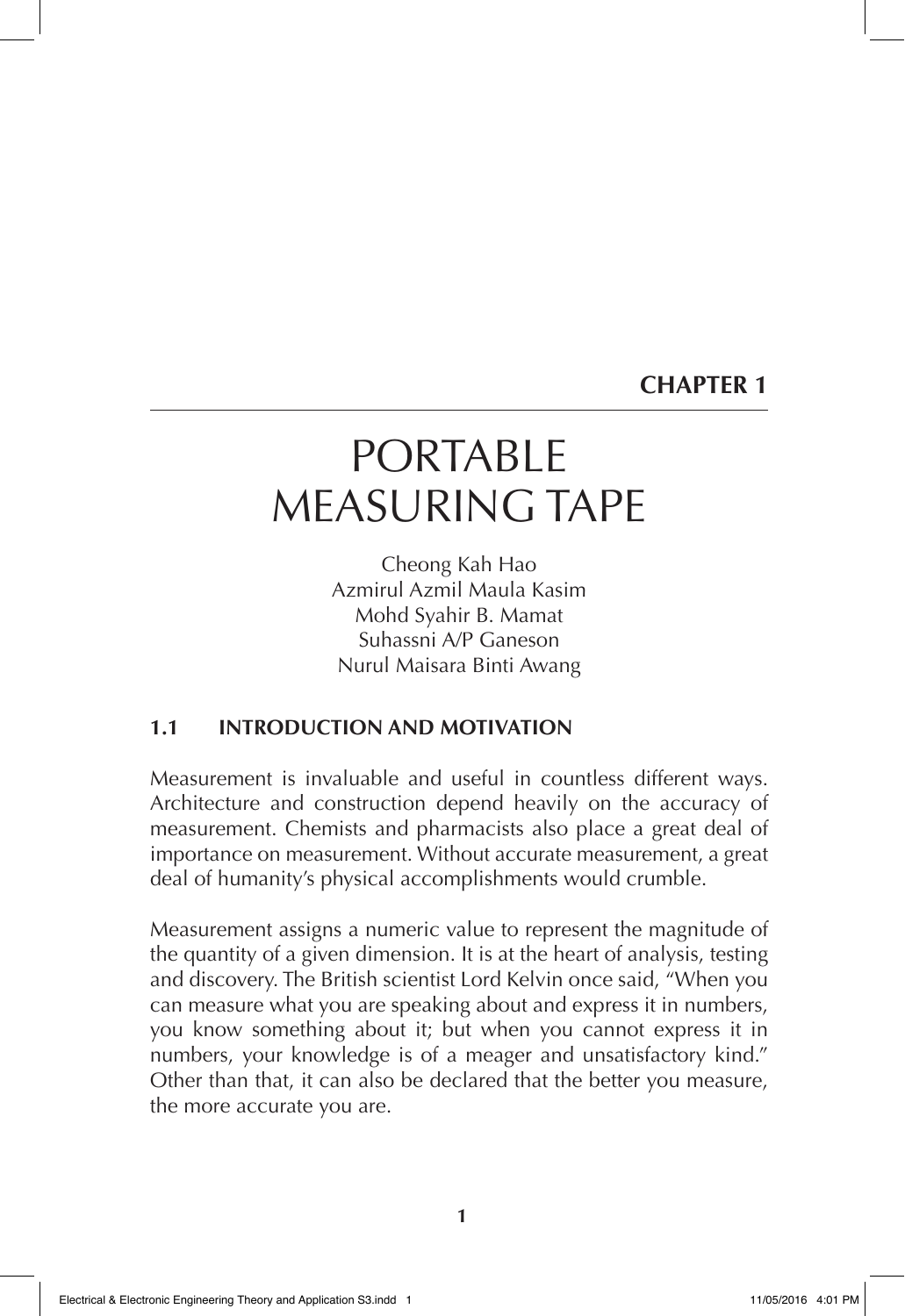Besides, we suggest that the measuring tools need to be water resistance and hardy so that it can be used at any condition, weather and situation. It will also increase the lifetime of product.

- Hao, L., Biqin, D., Zhen, Z., Hao, F.Z. & Cheng, S. (2014). A transparent broadband ultrasonic detector based on an optical micro-ring resonator for photo acoustic microscopy. *Nature Scientific Report.*
- Kianpisheh, A., Mustaffa, N., Limtrairut, P. & Keikhosrokiani, P. (2012). Smart Parking System (SPS) Architecture using ultrasonic sensor. *International Journal of Software Engineering and Its Applications*, 6(3), 51-58.
- Rajan, P. T., Jithin, K. K., Hareesh, K. S. , Habeeburahman, C. A., Jithin, A. (2014). Range detection based on ultrasonic principle. *International Journal of Advanced Research in Electrical, Electronics and Instrumentation Engineering*, 3(2), 7638-7642.
- Zhang, T., Ai, Y., & Zhang, H. (2013). Design of Height Measuring Instrument Based on Ultrasonic Waveform. *Applied Mechanics and Material*, 329, 308-311.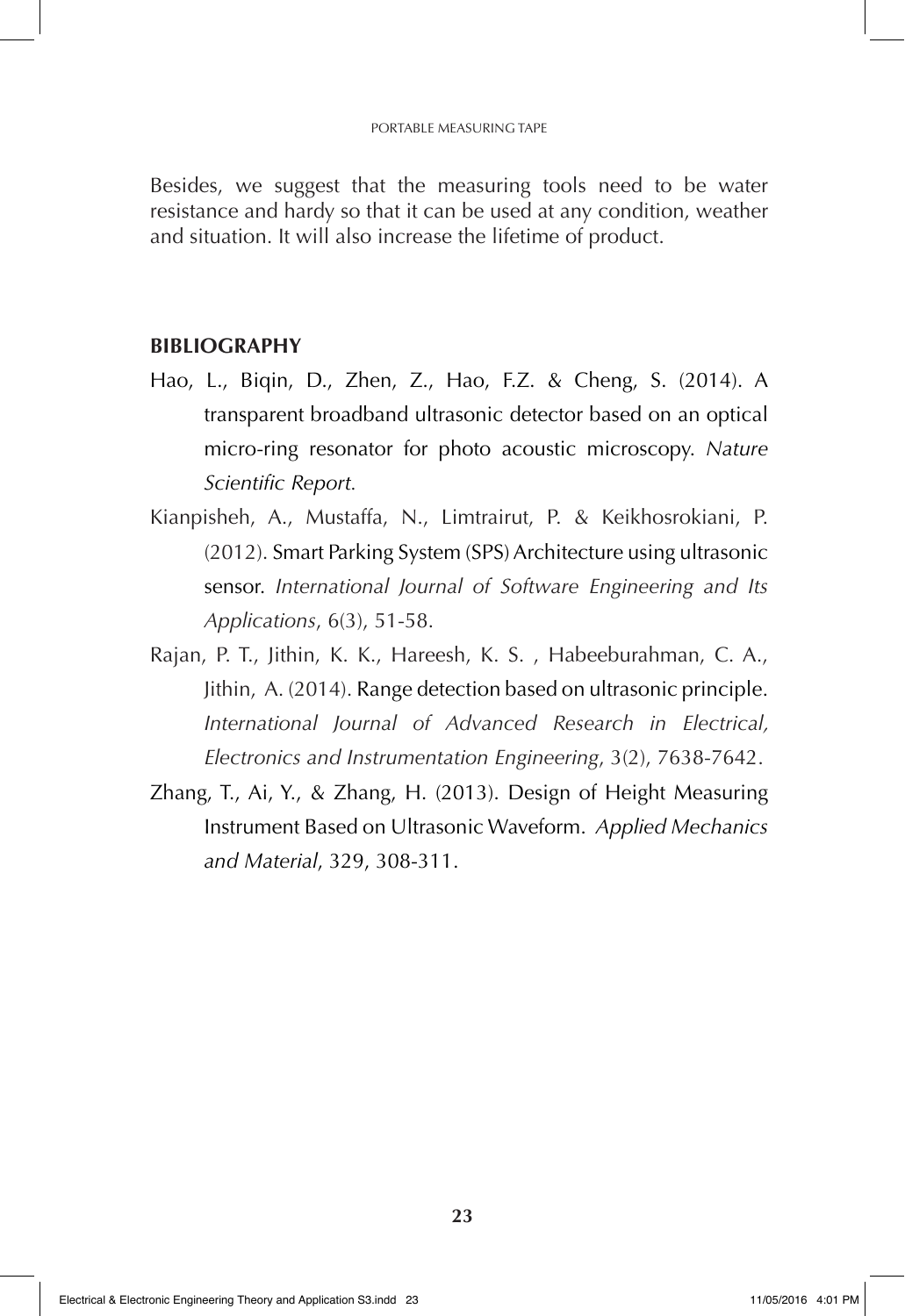# FAN RANGE DETECTOR

Muhamad Syazwan Bin Rosdi Tan Ee Chaye Siti Noor Aisyah Binti Yahya Mohamed Awad Sirelkhatim Nurul Salwa Shakira Bt Mohd Jamail

# **2.1 INTRODUCTION**

For ventilation systems to be truly efficient, it is important for them to be operated only when it is needed. A Fan Range Detector is a device that is used to automatically switch on the fan when there is someone in the area.

This project proposed an automatic detection of human and an energy saving room to reduce standby power consumption and to make the room easily controllable with the presence and the range between human and an ultrasonic sensor. To realize the proposed room architecture, we designed and built a system that called Fan Range Detector. This system was made of low-cost, low-power and wireless system networking.

The proposed auto detection of range from human to the fan was done using an ultrasonic sensor and a PIC microcontroller that was used to monitor the receiver. For example, when a person enters a room, the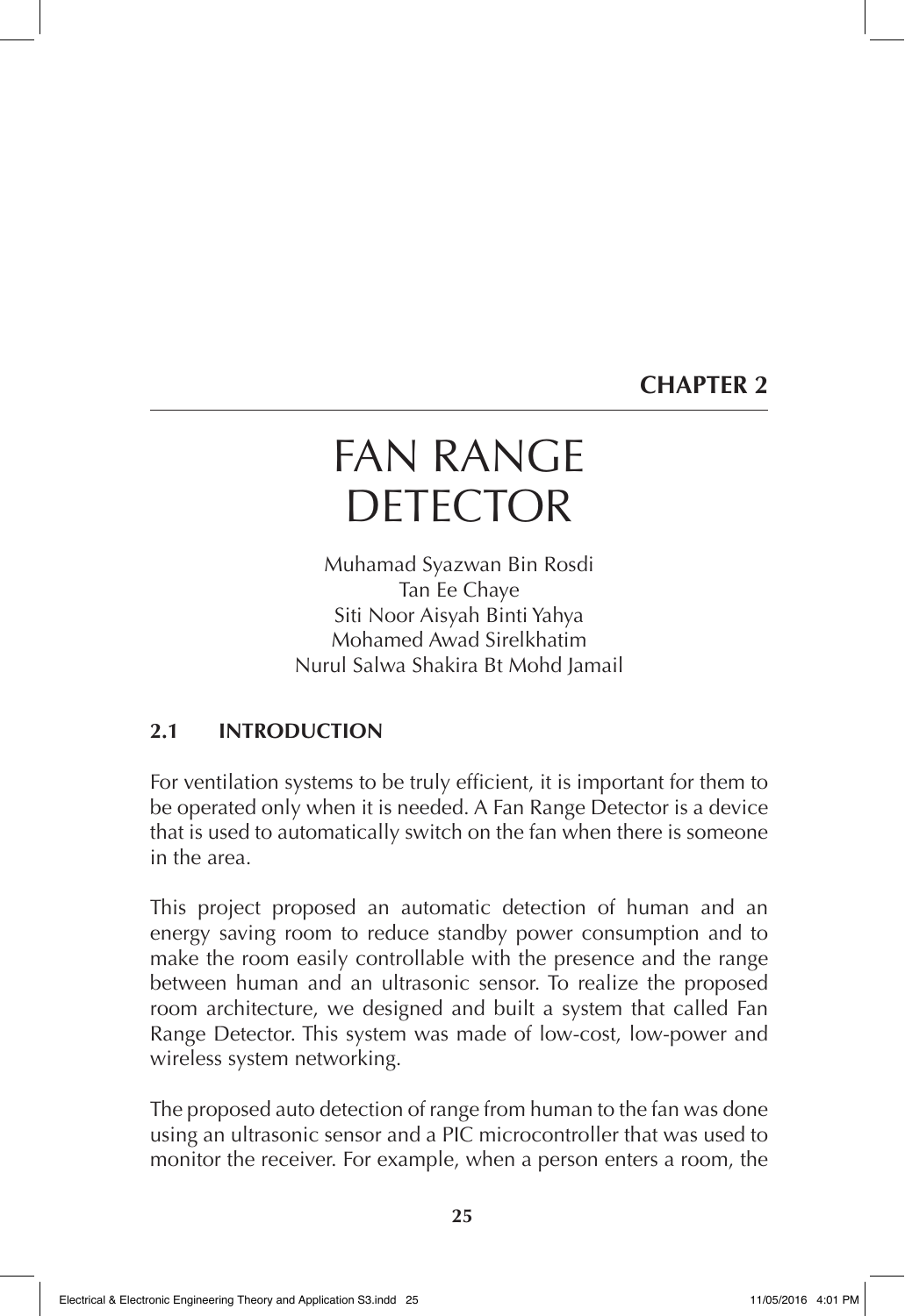#### FAN RANGE DETECTOR

- Lorenzoni, I. & Hulme, M. (2009). Believing is seeing: laypeople's views of future socioeconomic and climate change in England and Italy. *Public Understanding of Science* 18: 383-400
- Parliament. (2017). Daylight Saving Time and Energy Conservation, PRB 05-18E, Retrieved from http://www.parl.gc.ca/ information/library/PRBpubs/prb0518-e.pdf
- Steg L. (2008). Promoting household energy conservation. *Energy Policy* 36: 4449-4453
- Smailagich (2005). Spring forward: The Annual Madness of Daylight Saving Time, Washington D.C., Shoemaker & Hoard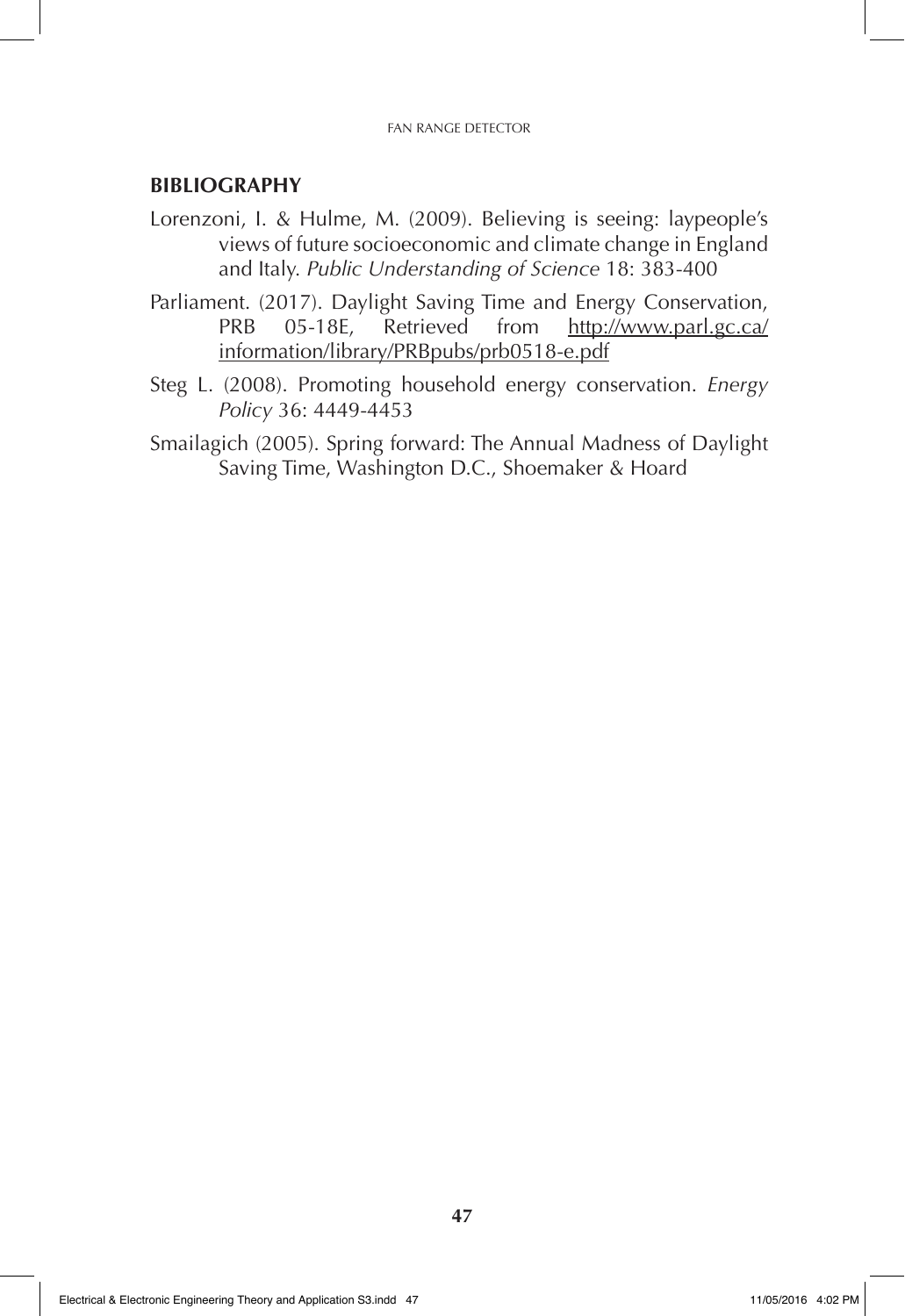# AUTOMATIC TRAFFIC CONGESTION CONTROL

Esmawi Sham Bin Shamsul Bohari Nurul Huda Bt Rusli Ong Wee Chuan Salwa Binti Fadzil Nor Afifah Binti Azmi Mohamad Hairol Jabbar

# **3.1 INTRODUCTION**

Traffic congestion is one of the serious global problems for both developed and undeveloped countries. To overcome the problem, we have come up with an exclusive idea to optimize the traffic flow, as the roads have become congested with the increasing number of vehicles. The system designed should be intelligent enough to make perfect decisions in regulating the traffic. Regulating the traffic through a smart system should provide better traffic control but at the same time should be inexpensive. The proposed system provided a smart and inexpensive way to regulate traffic.

This system was developed in such a way that it can detect the vehicles on each road to prevent traffic congestion. The green signal timing of traffic light was increased depending on the number of vehicles on the road. The ultrasonic sensor was located at the side of the road to detect the vehicles on the right lane and the left lane.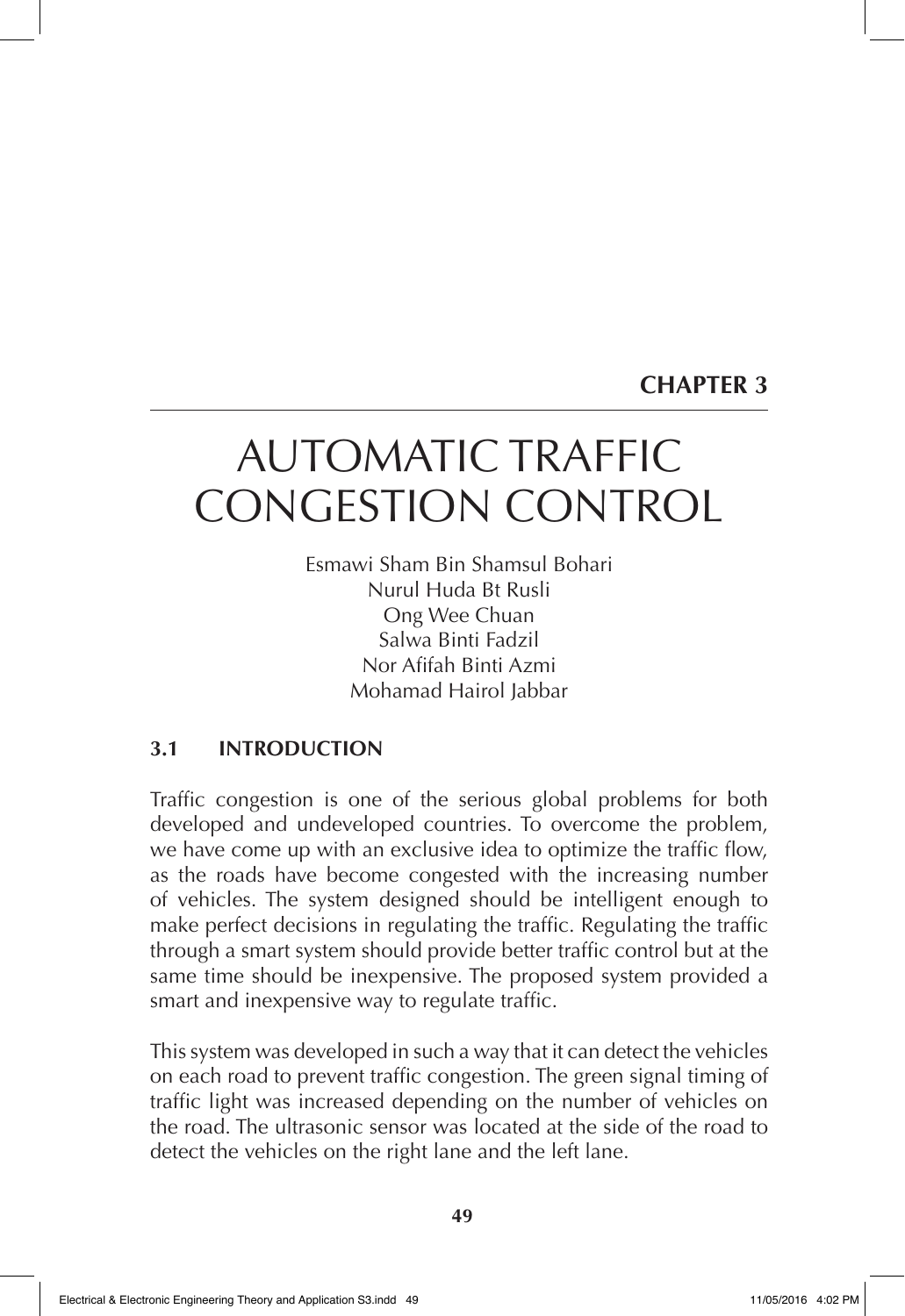- Ashish, J., Manisha, M., Harish, V., & Amrita, R., (2013). Traffic Density Measurement Based On-road Traffic Control Using Ultrasonic Sensors and GSM Technology, *Proc. of Int. Conf. on Emerging Trends in Engineering and Technology*, 778-786
- Guerrero-Ibáñez, A., Contreras-Castillo, J., Buenrostro, R., Barba Marti, A., and Reyes Muñoz, A. (2010). A Policy-Based Multi-Agent management approach for Intelligent Traffic-Light
- Sivaraman, R., Shriram, K. V., Akash, K. & Salivahana Reddy, A. (2013). Sensor Based Smart Traffic Regulatory/Control System. *Information Technology Journal,* 12, 1863-1867.
- Khamis, M. A., & Walid, G. (2012). Enhanced Multiagent Multi-Objective Reinforcement Learning for Urban Traffic Light Control. *11th International Conference on Machine Learning and Applications*, 586-591.
- Srinivasan, D., Choy, M.C. & Ruey, L. C. (2006). Neural Networks for Real-Time Traffic Signal Control. *IEEE Transactions on Intelligent Transportation Systems*, 7(3), 261-272.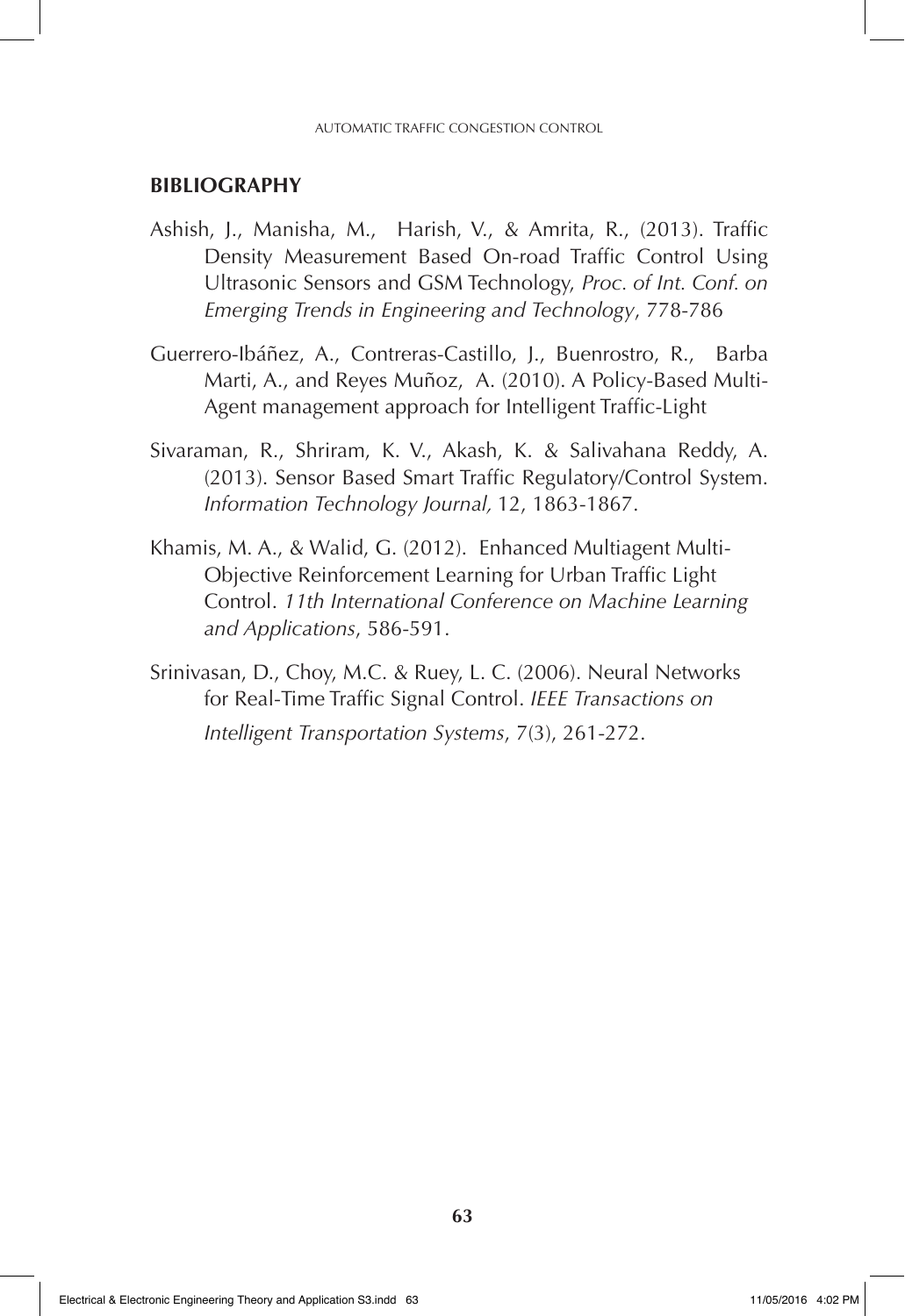# AUTOMATIC SWITCHING **SYSTEM**

Chai Chooi Yee Nor Farahain Abdul Karim Nurul Iffah Mohamad Azizi Siti Aishah Shahadan Norfaiza Fuad

# **4.1 INTRODUCTION**

Automatic switching systems are widely being developed for energy saving. It needs no manual operation to switch on or off when there is a need for those electrical appliances. The automatic switching system made in this project can be used for toilet or storage room in which the switching of the electrical appliances is based on the occupancy of that space. If someone enters the room, the chosen appliances will be switched on and after that person left the room, it will be switched off.

### **4.2 PROBLEM STATEMENT**

Nowadays, general people tend to forget or are not interested in switching off electronic appliances, especially lights and fans, after they have used the appliances or they have to leave that particular space such as toilets and storage rooms in their home. As more and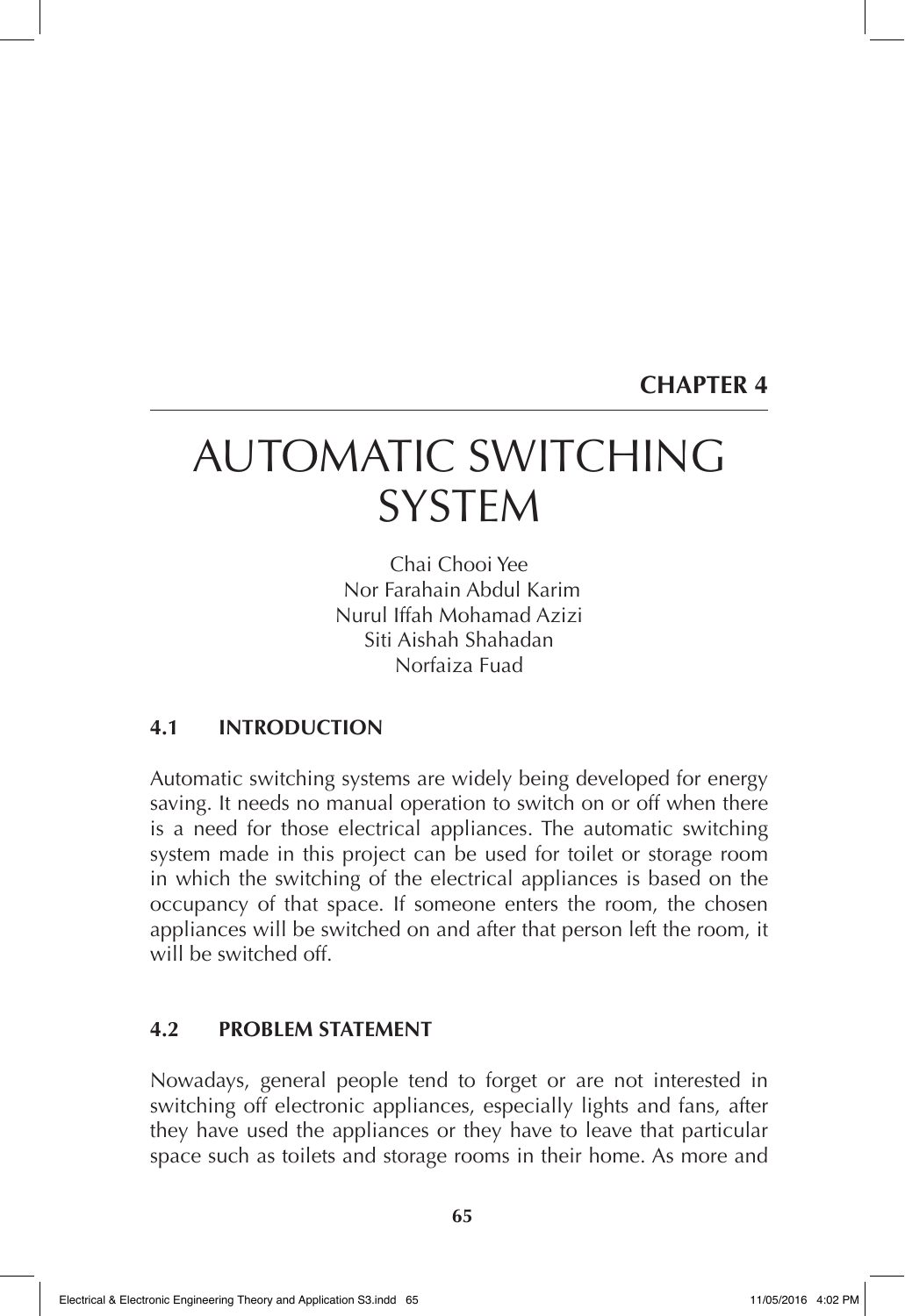to be used for microcontroller programming. Besides, the application of an ultrasonic sensor in different fields can be identified through the completion of this project, instead of just measuring distance.

- Kaur, I. (2010). Microcontroller Based Home Automation System with Security*. International Journal of Advanced Computer Science and Applications*, 1(6), 60-65.
- Ranjit, S.S.S., Tuani Ibrahim, A.F., Md Salim, S.I., & Wong, Y.C. (2009). Door Sensors for Automatic Light Switching System. *EMS*, 2009, *Computer Modeling and Simulation, UKSIM European Symposium on, Computer Modeling and Simulation, UKSIM European Symposium* on 2009, 574-578.
- Yue, W., Changhong, S., Zhang, X., & Yang, W. (2010). Design of New Intelligent Street Light Control System. *8th IEEE International Conference on Control and Automation Xiamen, China*, 1423- 1427.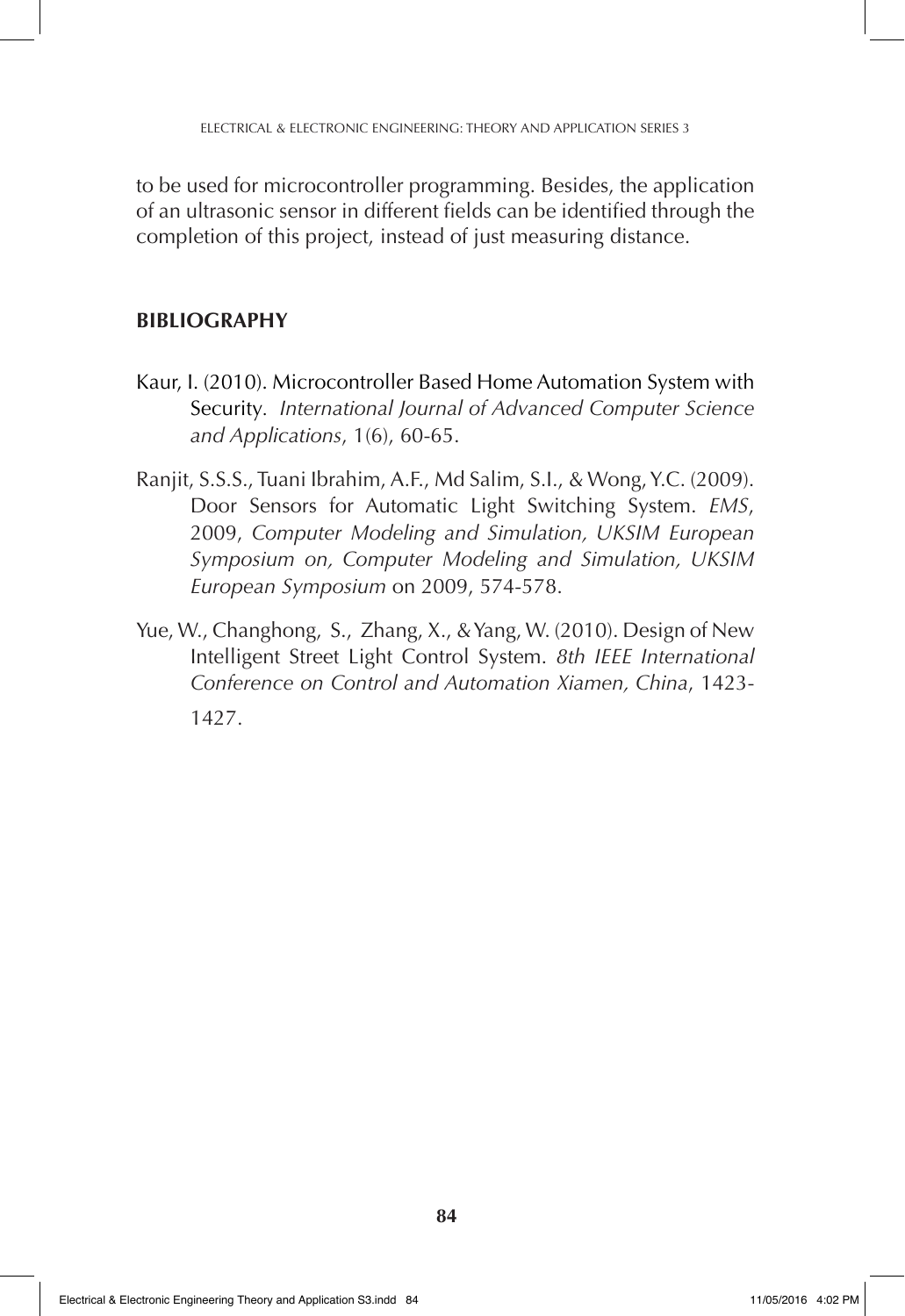# **SECURITY** ALARM SYSTEM

Haizureen Halimi Helen Yip Shan Jing Siti Syaibi Nasruddin Wong Kian Loo

# **5.1 INTRODUCTION**

Nowadays, there is no place that guaranted our safety even in our house. This is because the number of crimes especially robbery, increases day by day. In order to decrease the number of burglaries, a security alarm system has been designed (Nimalan, 2011). Burglary often occurs regardless of rural or urban areas. However, almost all security and safety alarm systems were installed in luxury homes in the urban areas. The price for the installation of a security alarm system is quite expensive. This project is affordable for the use in rural areas due to its low cost. The system could be installed even by users themselves. The project can detect an intruder and thus reduce the manpower and improve the safety of resident.

In this project, the security alarm system was controlled by using a PIC microcontroller (PIC16F877A) and detection was performed using an ultrasonic sensor HC-SR04. The software used in this project to design and simulate the systems were MPLAB IDE and Proteus. The security alarm system also provided many output responses to inform the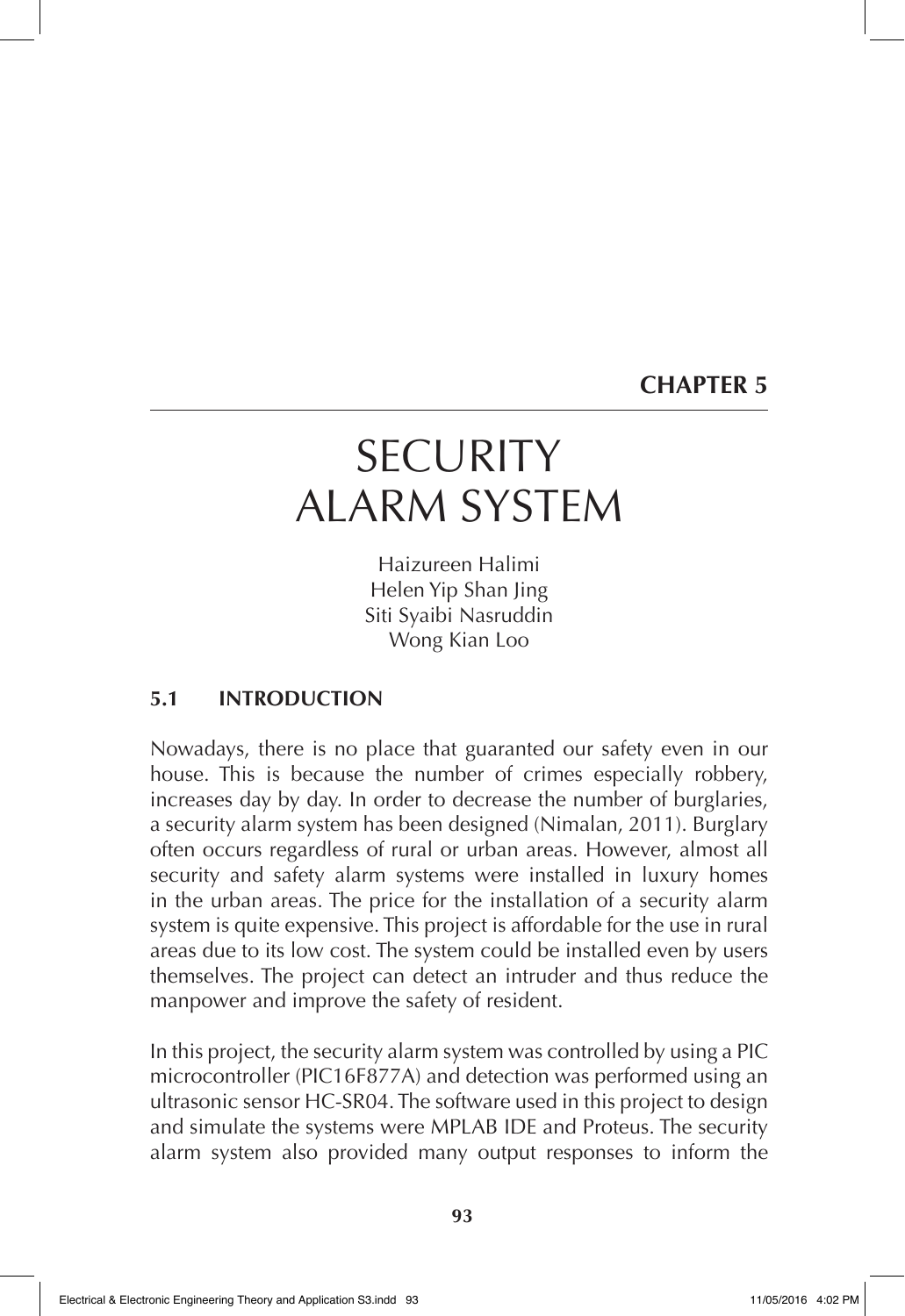can monitor the situation of the area around the house using the user monitor system that displays the distance of the intruder. The intrusion deterrence system consists of a siren, a buzzer and the silhouette of person that deterrent to the intruder and improve the safety of the residents inside the house.

- Electrosome. (2014). Retrieved from http://electrosome.com/ interfacing-lcd-with-pic-microcontroller-hi-tech-c/
- Element14. (2014) Retrieved from http://www.element14.com/ community/thread/30683/l/proteus
- Ezdenki (2014). Retrieved from http://www.ezdenki.com/ultrasonic. php
- Farhad, M. M., Nafiul Hossain, S. M. (2013). Indoor Security System Design and Implementation using Depth Information. Khulna University of Engineering & Tecnology.
- Nimalan, S. (2011). Security Alarm (House) System Using Altera De 2-70 Board. Bachelor Degree. Thesis, University Tun Hussein Onn Malaysia.
- Shanmugasundaram, M. (2013). Implementation of the PIC16F877A Based Intelligent Smart Home System. Anna University.
- Suk-Am, Y., Hark-Su, J. (2000). The Study on the Characteristic of Charge and Discharge of Security Alarm System Battery with PIC. Dongshin University.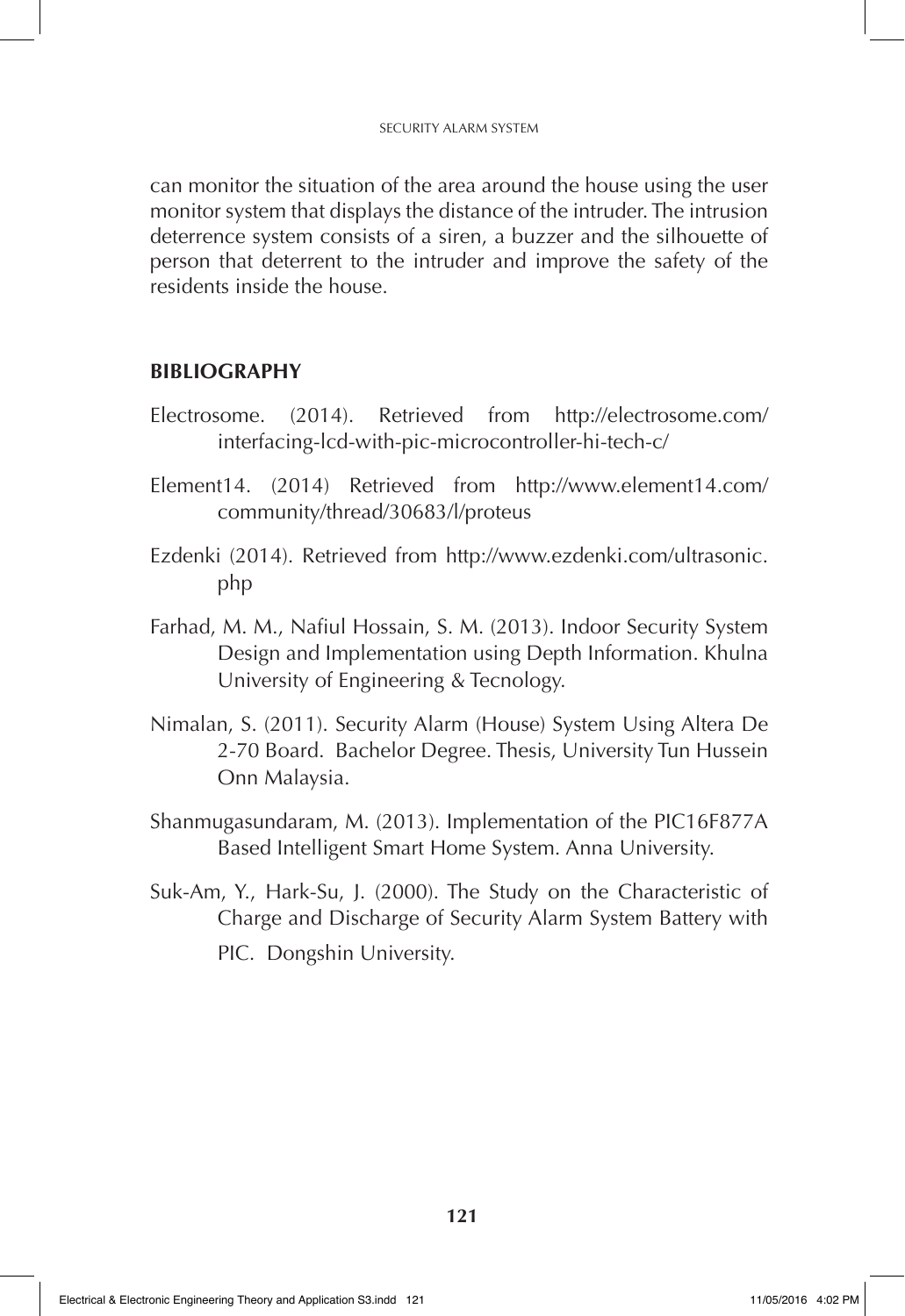# LIQUID LEVEL INDICATOR

Sivasangkar Kathivaloo Tai Lih Jian Siti Zarina Mohd Muji Wan Ahmad Syazwan Wan Nazimuddin Siti Noryasmin Jaffar

### **6.1 INTRODUCTION**

Liquid level control in tank using a level sensor and a PIC controller system is an application of PIC controller. Since people, especially engineers have difficulties to measure and control the desired level for smooth transitions, this system provides the features that allow people to control and maintain liquid level in tanks accurately and steadily for a smooth transition process. This system is also able to continuously maintain the necessary processes non-stop during day and night.

Liquid level measurement is a key aspect for many applications in the processing industry. Liquid handling poses many challenges for measurement and control. In industries, it is very common that direct contact method is used for measuring a liquid leved. This method required the sensor to have direct contact with the liquid. By using this method, the material of the sensor will affect the liquid and the sensor also have a high probability to be damaged by the liquid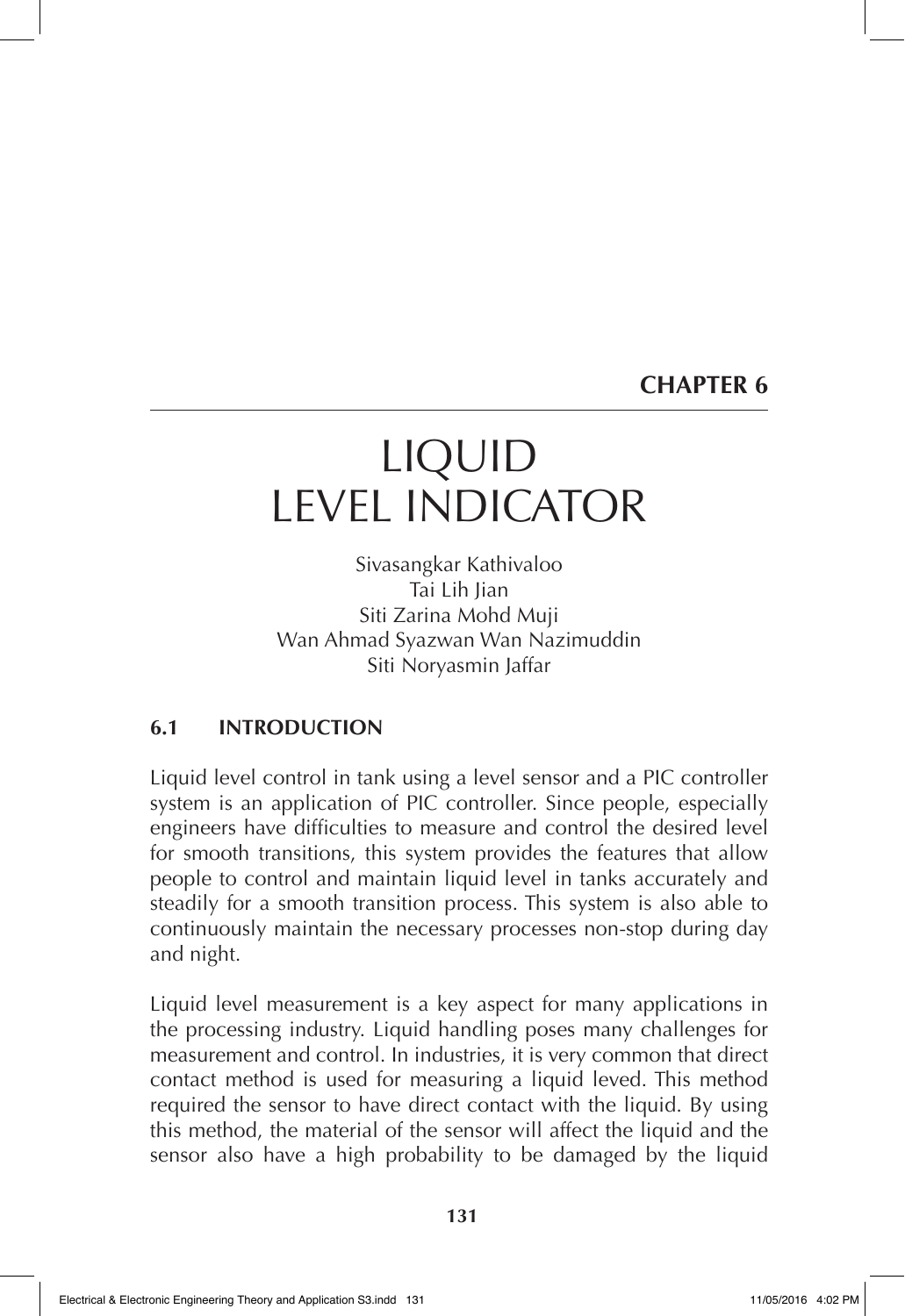ELECTRICAL & ELECTRONIC ENGINEERING: THEORY AND APPLICATION SERIES 3

### **6.9 RECOMMENDATION/ FUTURE PLAN**

- 1. Improve the programming codes part to make it simpler
- 2. Improve in measurement part, rather than using look up table, we use formula.
- 3. Improve the delay time.
- 4. Add on pressure sensor and temperature sensor for advanced application.

### **6.10 CONCLUSION**

This liquid level indicator was designed using a PIC microcontroller and ultrasonic sensor to measure the liquid level. The ultrasonic sensor detected and measured the level of liquid in a tank according to the program that had been written in PIC microcontroller. It consisted of two levels; low and high. When a tank was filled, full green LED glowed and at the same time, the buzzer sounded. When the water level dropped to the low range, a red LED glowed and at the same time, the buzzer was activated. This system helped to detect the level of water and save our time, money and energy. It also helped to accurately measure a liquid to make certain mixture or product. One does not have to climb up the tank to know the level of water and hence it is less risky.

- Abdullah, M. A. (2008). Liquid Level In Tank Using Level Sensor And PID Controller. *Bachelor Thesis*, Universiti Malaysia Pahang.
- Aye, T. S. & Lwin, Z M. (2008). Microcontroller Based Electric Expansion Valve Controller for Air Conditioning System. *World Academy of Science, Engineering and Technology.*